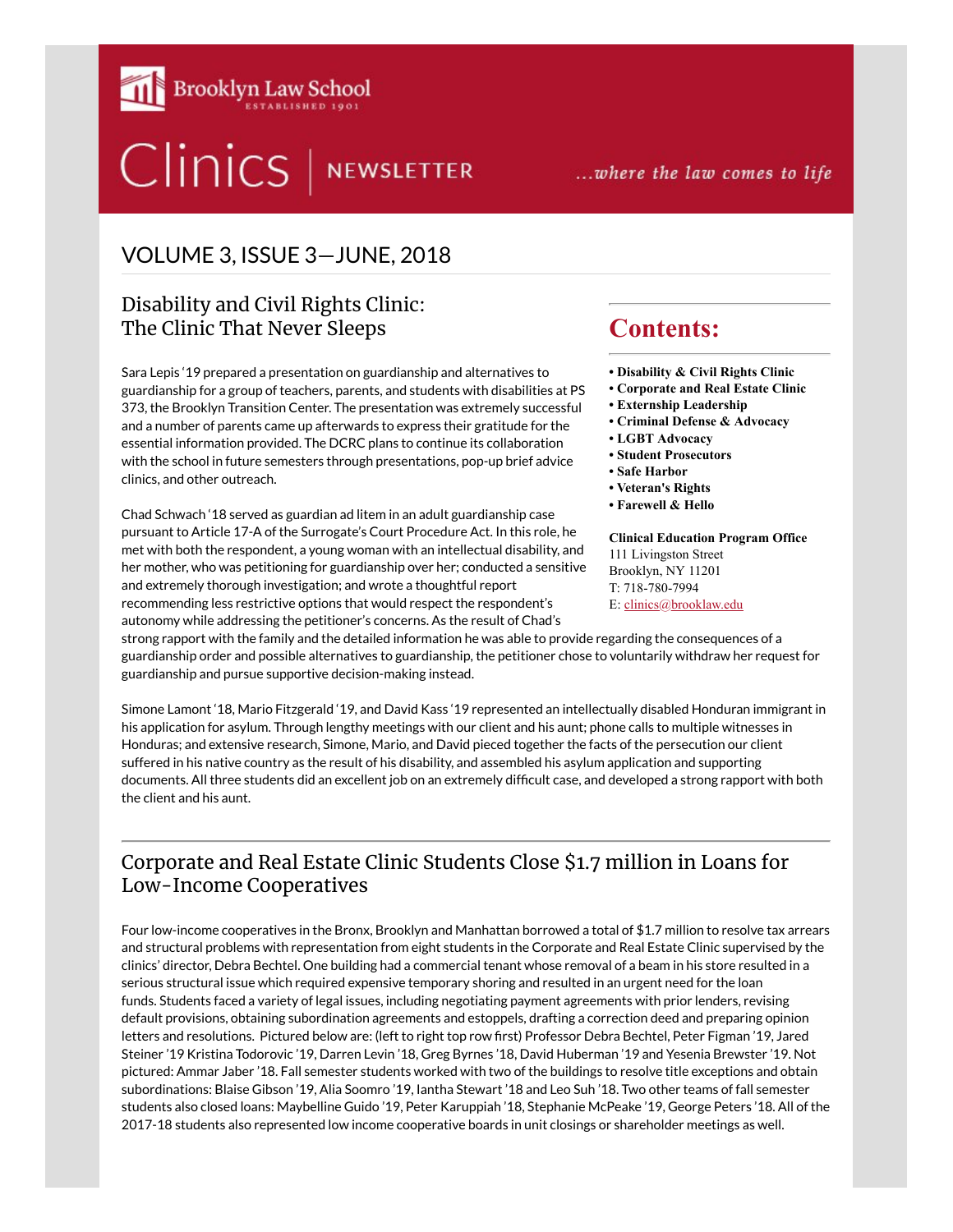

#### Externship Leadership

Prof. Jodi Balsam's national reputation as an innovator and leader in the externship community was recognized in her recent election to the CLEA (Clinical Legal Education Association) Board of Directors. She was named co-chair of the CLEA Externship Committee. The Externship program was featured in a story in the spring 2018 issue of Brooklyn Law Notes.

#### The Criminal Defense and Advocacy Clinic's First Semester: A Breathtaking Start

Professor Kate Mogulescu launched the Criminal Defense & Advocacy Clinic (CDAC) this semester. CDAC's first full semester saw significant accomplishments and critical representation for its clients - people arrested because of their involvement in the commercial sex industry. Casework afforded students the opportunity to develop best defender practices through real-life lawyering while also examining broader issues such as the intersection of race and gender in the criminal legal system.

The Clinic's eight students handled 12 misdemeanor cases, all but one of which resulted in a dismissal of the charges. The cases involved arrests for prostitution related offenses and were adjudicated in diversion courts. Clinic clients all identified as women and ranged in age from 19 to 56 years old. Over 90% of Clinic clients were women of color.

Clinic teams also spent the semester advocating for survivors of human trafficking who had been arrested and prosecuted in the past as a result of their victimization. Three student teams utilized a relatively new provision in New York's Criminal Procedure Law to represent trafficking survivors in their efforts to vacate judgments of conviction previously entered against them and clear their criminal records. At the end of the finals period, the first of these cases was successfully resolved with the students' motion granted in Manhattan Criminal Court.



Criminal Defense & Advocacy Clinic student Kathleen Justis '19 (right) appearing with her client in Manhattan Criminal Court in May for the granting of <sup>a</sup> motion to vacate <sup>a</sup> client's entire New York State criminal record from over three decades earlier

A final clinic team worked on a clemency petition for a young woman in federal prison who was sentenced to 18 years prison as a teenager. The petition was part of an innovative project, the Human Trafficking Clemency Initiative, spearheaded by Professor Mogulescu at Brooklyn Law School. The initiative now involves three other law school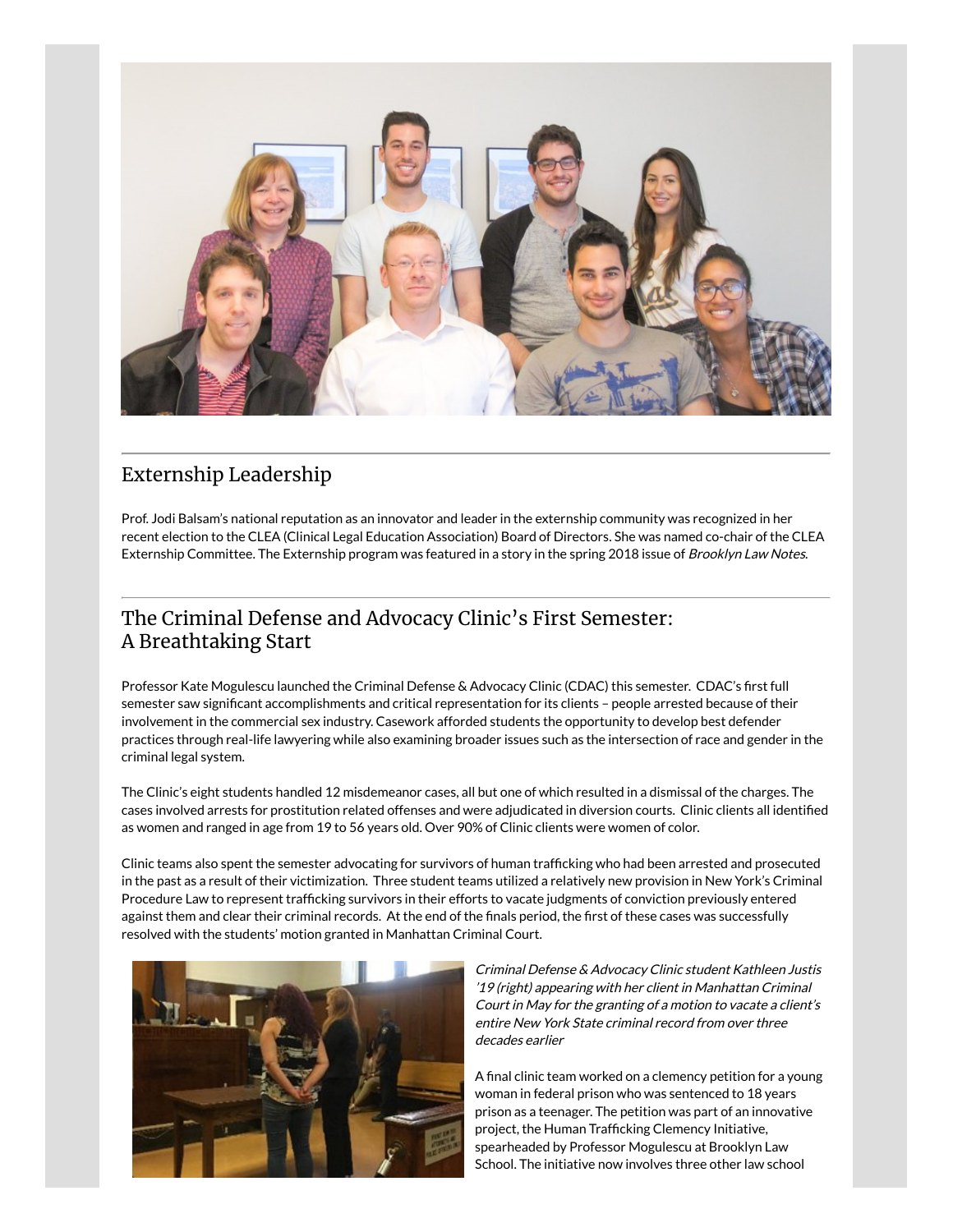clinics across the country.

In addition, Clinic teams led two workshops at the Rose M. Singer Center, the women's facility at Rikers Island. In small groups with women incarcerated both pretrial and after sentencing, Clinic students explored the role of lawyers in the criminal legal system. The open discussions identified ways in which lawyers can better represent marginalized and criminalized populations and address the specific needs of detained women.

Criminal Defense & Advocacy Clinic students: Claire Wasserman '18, Sean Beherec '18 and Edward Soto '19 at Rikers Island after leading <sup>a</sup> workshop for incarcerated women this semester



#### LGBT Advocacy Clinic

LGBT Clinic students helped Shantelle Little and her wife Jade Goodridge file a step-parent adoption case so that both of them would be legally recognized as the parents of their twin babies. Annie Melton '19 and Shanice Kirakossian, LLM '18 represented the couple at an adoption finalization hearing on April 18, 2018. The adoption was granted, and both Jade and Shantelle are now legal parents of their twins. Kelly Ferrell '17 and Patricia Vasquez-Rosario LLM '18 also worked on the case.



Left to right: Annie Melton '19, Jade Goodridge, Shantelle Little, their beautiful babies, and Shanice Kirakossian LLM '18

#### Student Prosecutors Win Trial in U.S. District Court, EDNY

Students in the Prosecutors Clinic at the Eastern District secured a conviction after a bench trial before Magistrate Judge Steven L. Tiscione. The defendant was charged with a simple assault that occurred on an airplane traveling from Ft. Lauderdale to La Guardia Airport last August after he rubbed and squeezed the victim's thigh throughout the flight.

The clinic students interviewed and prepped witnesses and gathered discovery material. Elyssa Abuhoff '18, delivered the opening statement, conducted the direct examination of a key witness—the flight attendant—who flew up from Ft. Lauderdale, the cross examination of a character witness—the defendant's son. Jessica Wishart '18, conducted the direct examination of the victim, the cross examination of a character witness, and delivered the summation. Mark Creedon '18, conducted the direct examination of the Federal Air Marshal, cross-examined the defendant and a character witness, and delivered the rebuttal summation. The students were supervised by AUSA William Campos throughout but were largely acting autonomously. Sentencing is set for August.

For more than 10 years, the Prosecutors Clinic in the EDNY has provided BLS students with the unparalled opportunity to engage in federal criminal practice. In addition to AUSA Campos, clinic students are supervised by AUSA Patricia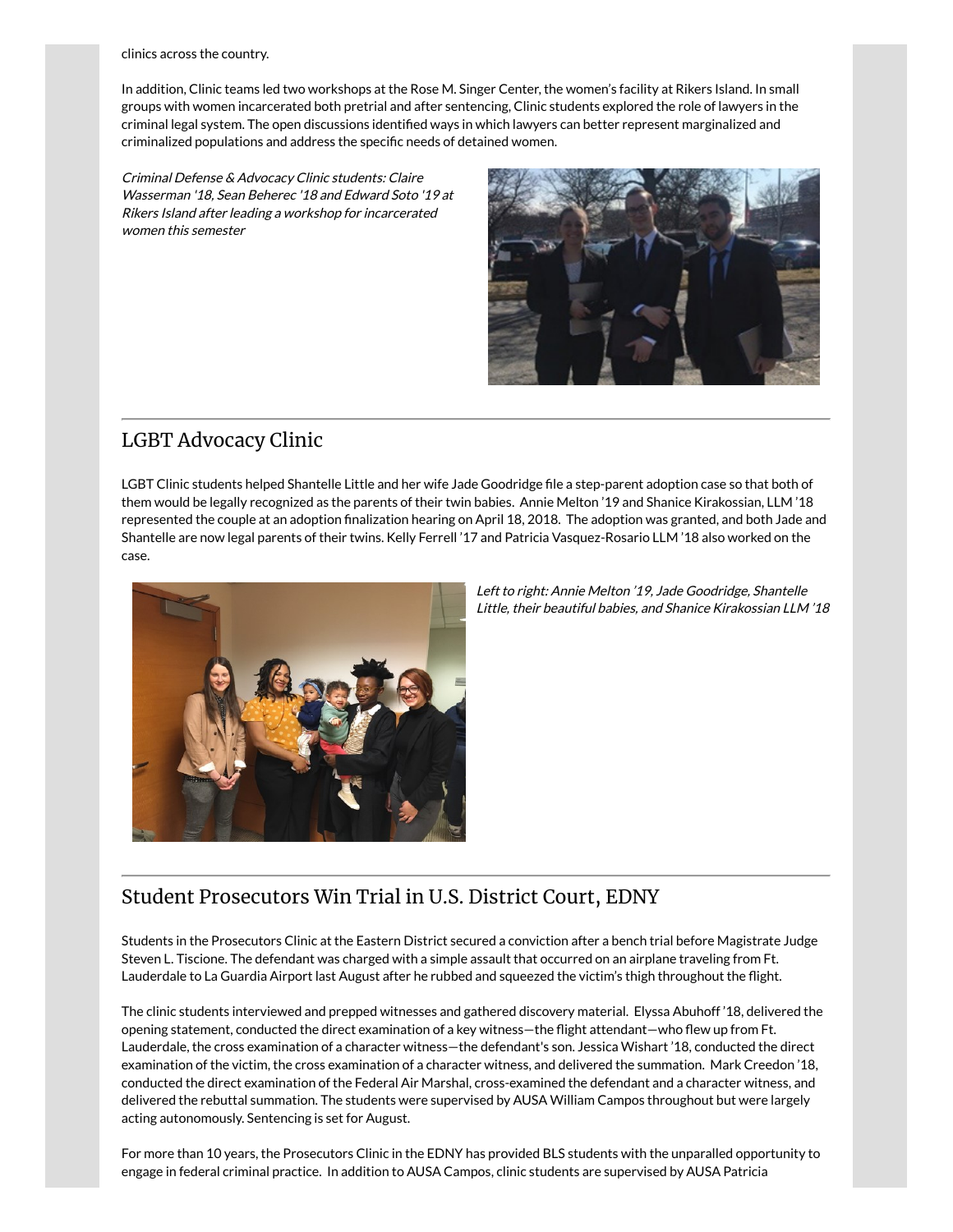Notopolous.

It is a true milestone for these three students to be able to say, "I won my first case—my first federal case—before I even graduated law school." This clinic, along with the Prosecutors Clinic in the Kings County District Attorney's Office, allow students interested in prosecution careers to obtain substantial hands-on experience.

Left to right: Elyssa Abuhoff, Mark Creedon, Jessica Wishart after the verdict



#### Safe Harbor Client Gains Asylum After Extended Wait

After waiting for 1.5 years after her asylum interview without any explanation for the delay, a West African client was granted asylum. She was the widow of the murdered driver of a high-ranking government official. Many other members of her family were also beaten, sexually assaulted and killed as a result of their association with him. This case was handled by Dan Smulian and clinic students, Michelle Grecco, Ishrat Ruhi, and Kevin Li (all of whom have graduated by now). Now, she can begin the process of reuniting with her children after this long wait.

#### Veterans' Rights News

The BLS Veterans' Rights Clinic is taught by BLS alum, Coco Culhane, Director of the Veterans' Advocacy Project at the Urban Justice Center. The VAP achieved a gratifying and hard-fought victory for one of its clients. One BLS student, John McKay '17, who interned there as a Veterans' Rights Fellow, a stipend funded generously by alumnus, Tyler Korff, wrote the following:

"During the summer of 2016, Heath Phillips was my client at the Veteran Advocacy Project (VAP). At age 17, Heath joined the Navy and was repeatedly raped and assaulted by six of his shipmates. To escape his assailants, and to protect his life when his chain of command refused to act, he went AWOL and was ultimately given an "other than honorable" discharge; a designation that denied him the welldeserved dignity of serving his country honorably. The horrific trauma and the stigma of "bad paper" would haunt him for the next 25+ years.

That summer, I worked with a small team investigating, researching and writing a draft of the brief at the heart of his discharge upgrade application to the Board for Correction of Naval Records. He had already tried and failed three times before coming to VAP. From fall 2016 through spring 2017, I returned periodically to revise arguments, organize exhibits, and polish the language. The finished product is still the most significant accomplishment of my young legal career.

I found out two days ago... we won. After decades of injustice, the Navy has finally acknowledged the atrocities perpetrated against Heath during his service, and recognized the honor with which he served his country."

Read more about the case [here](https://www.stripes.com/news/us/after-nearly-29-years-navy-reverses-other-than-honorable-discharge-for-sailor-sexually-assaulted-by-6-shipmates-1.530657) and [here.](https://www.washingtonpost.com/news/morning-mix/wp/2018/06/05/he-went-awol-after-being-sexually-assaulted-after-30-years-the-navy-finally-believed-him/?noredirect=on&utm_term=.8da8c395e55d)